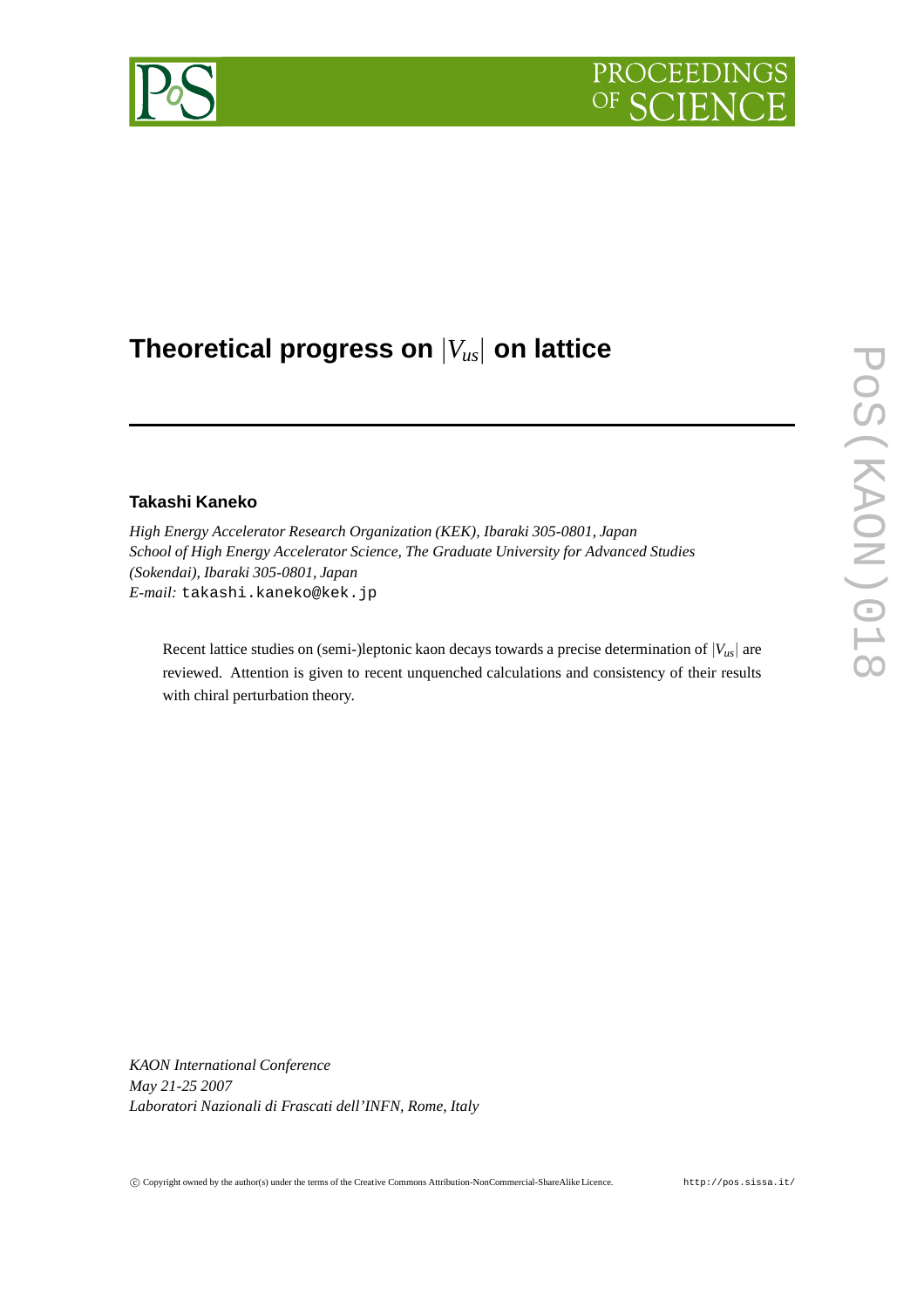#### **1. Introduction**

Accurate knowledge of the Cabibbo-Kobayashi-Maskawa (CKM) matrix element |*Vus*| is important because it gives the basic parameter  $\lambda$  in the Wolfenstein parametrization of the CKM matrix and is relevant to a stringent test of CKM unitarity  $|V_{ud}|^2 + |V_{us}| + |V_{ub}|^2 = 1$ . The  $K_{l2}$  and  $K_{13}$  decays provide two precise determinations of  $|V_{\mu s}|$ , where their dominant uncertainty originates from theoretical evaluations of hadronic matrix elements, namely  $f_K/f_\pi$  and  $K_{l3}$  form factors.

Lattice QCD can provide a non-perturbative estimate of these matrix elements from first principles. Due to the limitation of the computational resources, however, some simulation parameters have to be different from those of the real world. The use of finite lattice spacing *a* and spatial extent  $L$  is unavoidable but its effects can be systematically reduced. It is assumed in the simulations reviewed in this article that up and down sea quarks are degenerate. The use of relatively heavy masses  $m_{ud,sim}$  for degenerate up and down quarks is much more problematic, because it could cause a large uncontrolled error by extrapolating lattice results to the physical mass *mud*. It is therefore vital to simulate quark masses  $m_{ud,sim}$ , where chiral perturbation theory (ChPT) can be safely used as a guide for the chiral extrapolation.

The staggered fermions are known to be computationally inexpensive [1], and led to a precise determination of  $f_K/f_{\pi}$  [2] from the MILC collaboration's simulations at  $m_{ud,\text{sim}} \gtrsim m_s/10$  [3]. Their complicated flavor structure is however a serious obstacle to extensive calculations of more involved matrix elements, such as the  $K_{l3}$  form factors. While simulations with other discretizations were limited to relatively heavy quark masses, typically  $m_{ud,sim} \gtrsim m_s/2$ , at the time of the last conference KAON 2005, recent algorithmic improvements now enable us to explore  $m_{ud,sim}$ comparable to that in the MILC's study. In any lattice studies, consistency between their data and ChPT is a crucial issue for a reliable chiral extrapolation.

In this article, we first review recent progress on  $f_K/f_\pi$  in Sec. 2, focusing on the latest update on the MILC's estimate and the status of studies with other discretizations. Section 3 is devoted to the  $K_{l3}$  form factors. We outline the calculation method and discuss the associated systematic errors. Finally, our conclusions are given in Sec. 4.

#### **2.**  $f_K/f_{\pi}$

As pointed out in Ref.[4],  $|V_{us}|$  can be extracted from  $K_{12}$  and  $\pi_{12}$  decays through the ratio of their decay rates

$$
\frac{\Gamma(K \to l\bar{v}_l)}{\Gamma(\pi \to l\bar{v}_l)} = \frac{|V_{us}|^2}{|V_{ud}|^2} \frac{f_K^2}{f_\pi^2} \frac{M_K (1 - m_l^2/M_K^2)^2}{M_\pi (1 - m_l^2/M_\pi^2)^2} \left\{ 1 + \frac{\alpha}{\pi} (C_K - C_\pi) \right\}.
$$
\n(2.1)

Radiative corrections parametrized by  $C_{K,\pi}$  and the muonic decay rates lead to an uncertainty of  $\lesssim$  0.2% in  $|V_{us}|$ . The determination of  $|V_{ud}|$  from super-allowed nuclear  $\beta$  decays is accurate at the impressive level of 0.05%. Therefore the main uncertainty in  $|V_{\mu s}|$  comes from the theoretical input  $f_K/f_{\pi}.$ 

Lattice QCD can, in principle, give a precise estimate of  $f_K/f_\pi$ , since each decay constant is calculated from simple (and hence less noisy) two-point functions and uncertainties due to the lattice scale and renormalization are canceled in the ratio. The dominant error arises from the continuum and chiral extrapolations. The original estimate  $|V_{us}| = 0.2236(30)$  in Ref.[4] was obtained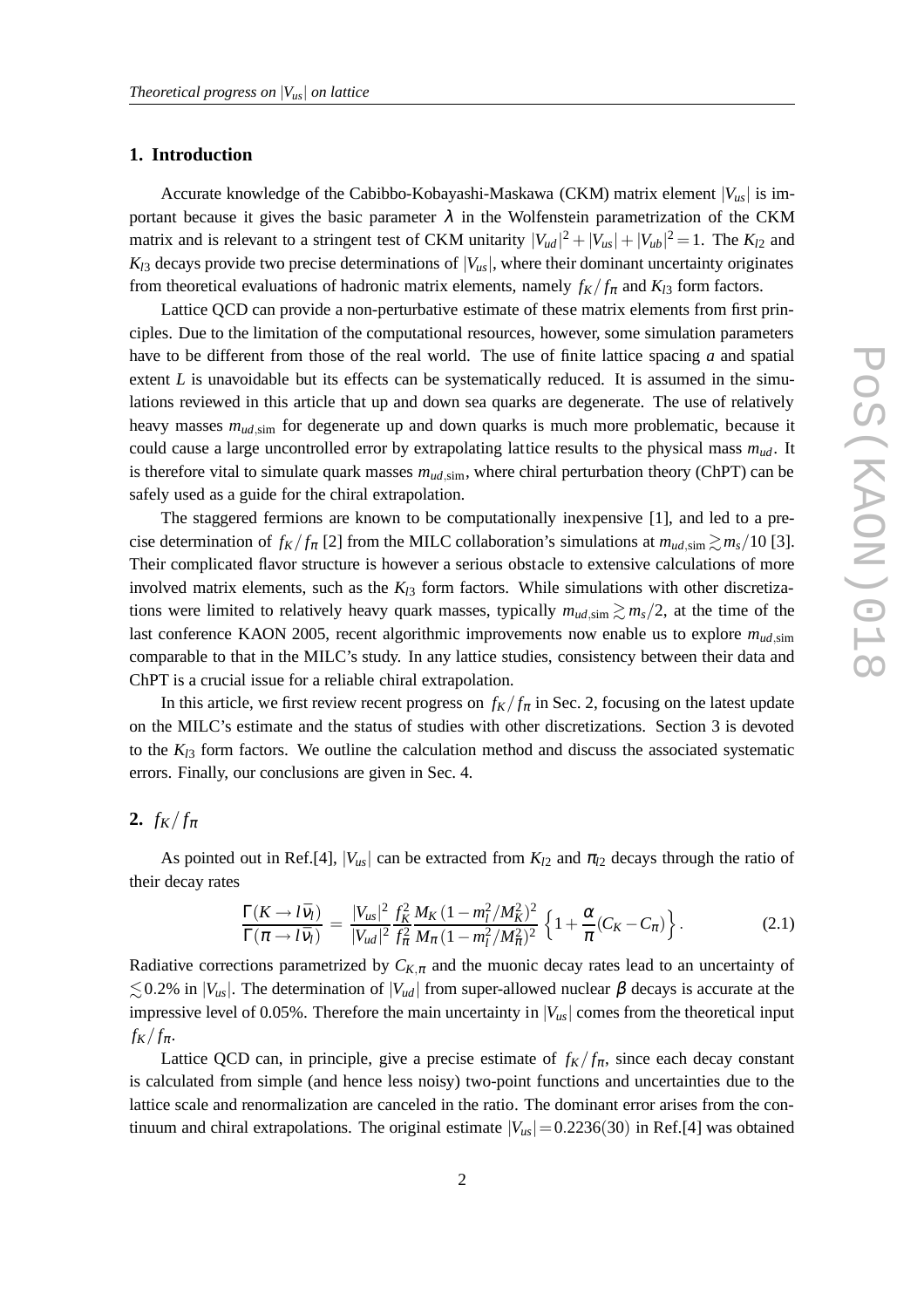with the MILC's estimate  $f_K/f_\pi = 1.201(8)(15)$  [2] from their simulations using an improved staggered action (the so-called AsqTad action) at two lattice spacings  $a = 0.09$  and 0.12 fm and with quark masses down to  $m_{ud,sim} \sim m_s/10$  [3].

#### **2.1 Update on result from staggered fermions**

The MILC collaboration has been steadily updating their simulations. One of the main improvements in their latest report is that their simulations are extended to finer  $(a=0.06 \text{ fm})$  and coarser lattice spacings  $(a=0.15 \text{ fm})$  [5, 6].

It should be noted that simulations with the staggered quark action have the following theoretical and technical complications. By construction, a single staggered field describes four species of quark. This degree of freedom is called "taste". In simulations with single flavor (two degenerate flavors) of quarks, gauge configurations are generated by taking the fourth (square) root of the quark determinant in the Boltzmann weight, e.g.

$$
Z_{N_f=1} = \int [dU] \det[D]^{1/4} \exp[-S_g], \qquad (2.2)
$$

where *D* is the Dirac operator for the *four-taste* staggered quark,  $S_g$  is the lattice gauge action of choice, and *dU* represents the path integral over the gauge fields. It is still actively debated whether the non-local Dirac operator corresponding to the rooted determinant leads to the correct continuum limit [7]. In addition, the explicit taste symmetry breaking at finite lattice spacings makes calculations of matrix elements complicated.

In the MILC's latest analysis [5, 6], they fit the quark mass and lattice spacing dependence of the pseudo-scalar meson masses and decay constants simultaneously using formulas from the socalled staggered ChPT [8], where effects due to the taste symmetry breaking are taken into account. Analytic and chiral logarithmic terms at NLO and a part of analytic terms up to NNNLO are included into their fitting function to achieve a reasonable value of  $\chi^2/\text{dof}$ . Their two observations increase the reliability of their chiral and continuum extrapolations:

- their fit curve in the continuum limit exhibits a curvature towards the chiral limit as expected from NLO ChPT;
- they obtain low-energy constants (LECs)  $L_4 = 0.1(4)$  and  $L_5 = 2.0(4)$ , which are consistent with a phenomenological estimate  $L_4=0.0(8)$  and  $L_5=2.3(1)$  [9].

They obtain their latest estimate

$$
\frac{f_K}{f_\pi} = 1.208(2)(+7/-14),\tag{2.3}
$$

where the first error is statistical and the second is systematic, and obtain  $f_{\pi} = 128.6(0.4)(3.0)$  MeV and  $f_K = 155.3(0.4)(3.1)$  MeV, which are in good agreement with experiment. The statistical error is remarkably reduced from their previous estimate in Ref.[2]. The uncertainty in  $f_K/f_\pi$  is now dominated by the systematics of the combined chiral and continuum extrapolation, which might be difficult to improve drastically without extending their simulations to a much wider range of  $m_{ud,sim}$  and  $a$ . Independent calculations with different fermion discretizations are highly required to reduce the systematic uncertainties and to confirm that the rooted staggered theory has the correct continuum limit.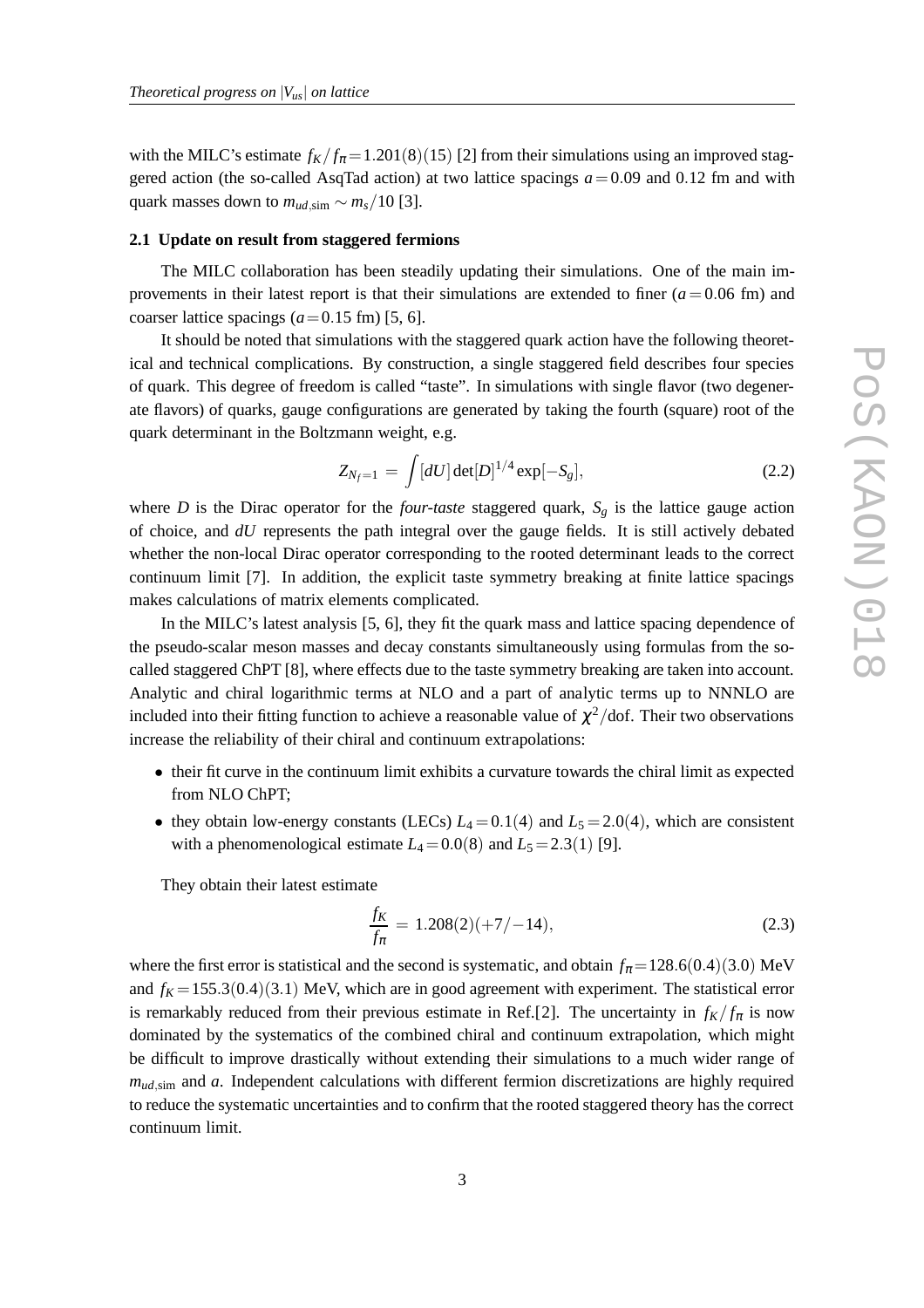#### **2.2 Status of studies with other discretizations**

Unquenched simulations with other fermion discretizations also have a long history, leading up to recent studies with the following fermion actions:

• (improved) Wilson fermions

This traditional formulation is computationally cheap compared to chiral fermions (see below) and useful to simulate large and fine lattices. Its main drawback is the explicit chiral symmetry breaking at finite lattice spacing, which may distort the chiral behavior of the decay constants [10]. The clover action is an improved formulation by removing leading  $O(a)$  discretization errors. These discretizations are employed in recent simulations in Refs.[11, 12, 13].

• twisted mass Wilson fermions

This is a variant of the Wilson fermions with the so-called twisted mass term [14], which simplifies the mixing pattern in the renormalization of lattice operators remarkably with computational costs comparable to Wilson fermion simulations. This mass term, however, leads to the explicit breaking of parity and isospin symmetry. Its effects have to be studied carefully, as in large-scale simulations by the ETM collaboration [15].

• chiral fermions

With the five dimensional domain-wall formulation [16], chiral symmetry is restored in the limit of infinitely large size  $L_s$  in the fifth dimension. It is however  $L_s/a$  times costly with respect to the above mentioned Wilson-type fermions. The RBC/UKQCD collaborations simulate three-flavor QCD with  $L_s/a = 16$ , which leads to the additive quark mass renormalization of a few MeV [17]. The (four dimensional) overlap fermions [18] are even more computationally demanding. However, it has almost exact chiral symmetry and hence is useful for phenomenological applications where chiral symmetry plays an important role. The JLQCD collaboration has started large scale simulations in two-flavor QCD [19].

The simulation cost for the above formulations with the commonly used Hybrid Monte Carlo (HMC) algorithm [20] rapidly increases as  $m_{ud,sim}$  decreases: it scales as  $\propto m_{ud,sim}^{-3}$  [21]. This is why previous simulations on relatively large and fine lattices [22, 23, 24, 25, 26, 27, 28] are limited to heavy quark masses typically  $m_{ud,sim} \geq m_s/2$ , as shown in Fig. 1. However, recent algorithmic improvements [29, 30] enable us to simulate much smaller values of  $m_{ud,sim}$ , which are now comparable to those in the MILC's simulation with the staggered fermions.

In Fig. 2, we plot the pion decay constant



**Figure 1:** Region of pion mass simulated in largescale unquenched calculations in two-flavor (shaded band) and three-flavor QCD (solid band).

obtained with Wilson-type and chiral fermions [15, 19, 26, 27]. We observe a reasonable agreement among the data suggesting that discretization errors are not large in this plot. More importantly,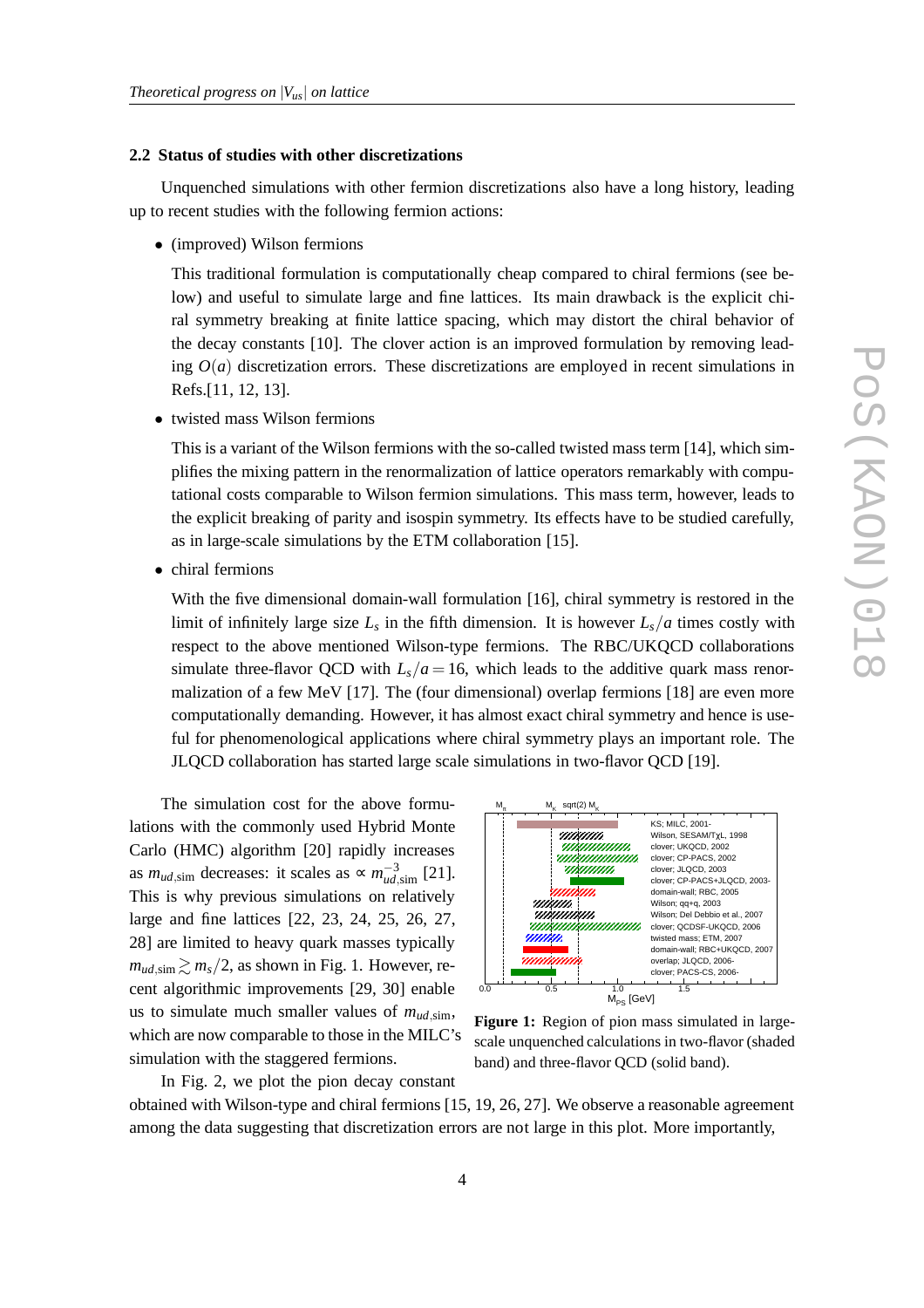data at  $m_{ud,sim} \lesssim m_s/2$  from recent simulations show a curvature toward the chiral limit as suggested by the chiral logarithm at NLO, whereas the curvature is not clear at heavier  $m_{ud,\text{sim}}$ . While data at small  $m_{ud,sim}$  are subject to effects due to finite lattice volume, the ETM collaboration [15] observe that their data with finite volume corrections [31] are described by the NLO ChPT formula reasonably well. They obtain

$$
F = 121.3(7)
$$
 MeV,  $\bar{l}_4 = 4.52(6)$ , (2.4)

which are consistent with lattice estimates of *F* from the MILC's simulation in *p*-regime [6] and

symbols. JLQCD's one in  $\varepsilon$ -regime [32], and with a phenomenological estimate of  $\bar{l}_4$  [33]. This suggests

small to make contact with NLO ChPT. Recent estimates of  $f_K/f_\pi$  in three-flavor QCD are collected in Fig. 3. The CP-PACS and JLQCD collaborations obtain a slightly smaller result than others [34], probably because their simulations are limited to  $m_{ud,sim} \gtrsim m_s/2$  and  $f_\pi$  is overestimated due to the lack of the chiral logarithm. The PACS-

1.05 1.10 1.15 1.20 1.25 1.30 CS collaboration employs the clover fermions with the Lüscher's domain-decomposed HMC [30]. A good agreement of their [35] and RBC/UKQCD's estimates [17] with Eq. (2.3) is very encouraging,

K /f π **Figure 3:** Recent unquenched estimate of  $f_K/f_\pi$ .

MILC, 2006

RBC/UKQCD, 2007 PACS-CS, 2007 CP-PACS/JLQCD, 2006

f

though their simulations are still on-going and/or the quoted error is statistical only. These are not enough mature to be used to derive an world average, and we simply quote Eq. (2.3) as the current best estimate of  $f_K/f_\pi$ . It is, however, worth emphasizing that estimates of  $f_K/f_\pi$  are expected to be improved remarkably in the near future by on-going simulations with the Wilson-type and chiral fermions by various groups.

that recent simulations with Wilson-type and chiral fermions are now exploring *mud*,sim sufficiently

#### **3.** *Kl*<sup>3</sup> **form factor**

The  $K_{13}$  decays provide a precise determination of  $|V_{\mu s}|$  through

$$
\Gamma(K \to \pi l \bar{\nu}_l) = \frac{G_{\mu}^2}{192\pi^3} M_K^5 C^2 I |V_{us}|^2 |f_+(0)|^2 S_{\text{EW}} (1 + \Delta_{\text{EM}} + \Delta_{SU(2)}), \tag{3.1}
$$

where *C* is the Clebsh-Gordon coefficient equal to  $1 \frac{1}{\sqrt{2}}$  for neutral (charged) kaon decays. The short- and long-distance radiative corrections, denoted by *S*<sub>EW</sub> and ∆<sub>EM</sub>, and *SU*(2) breaking corrections ∆*SU*(2) are theoretical inputs, whereas the decay rate Γ and the phase space integral *I* are determined from experimental measurements. The uncertainties in  $|V_{\mu s}|$  due to these inputs are well below 1% [36].



mass squared. Dashed line shows a linear fit to open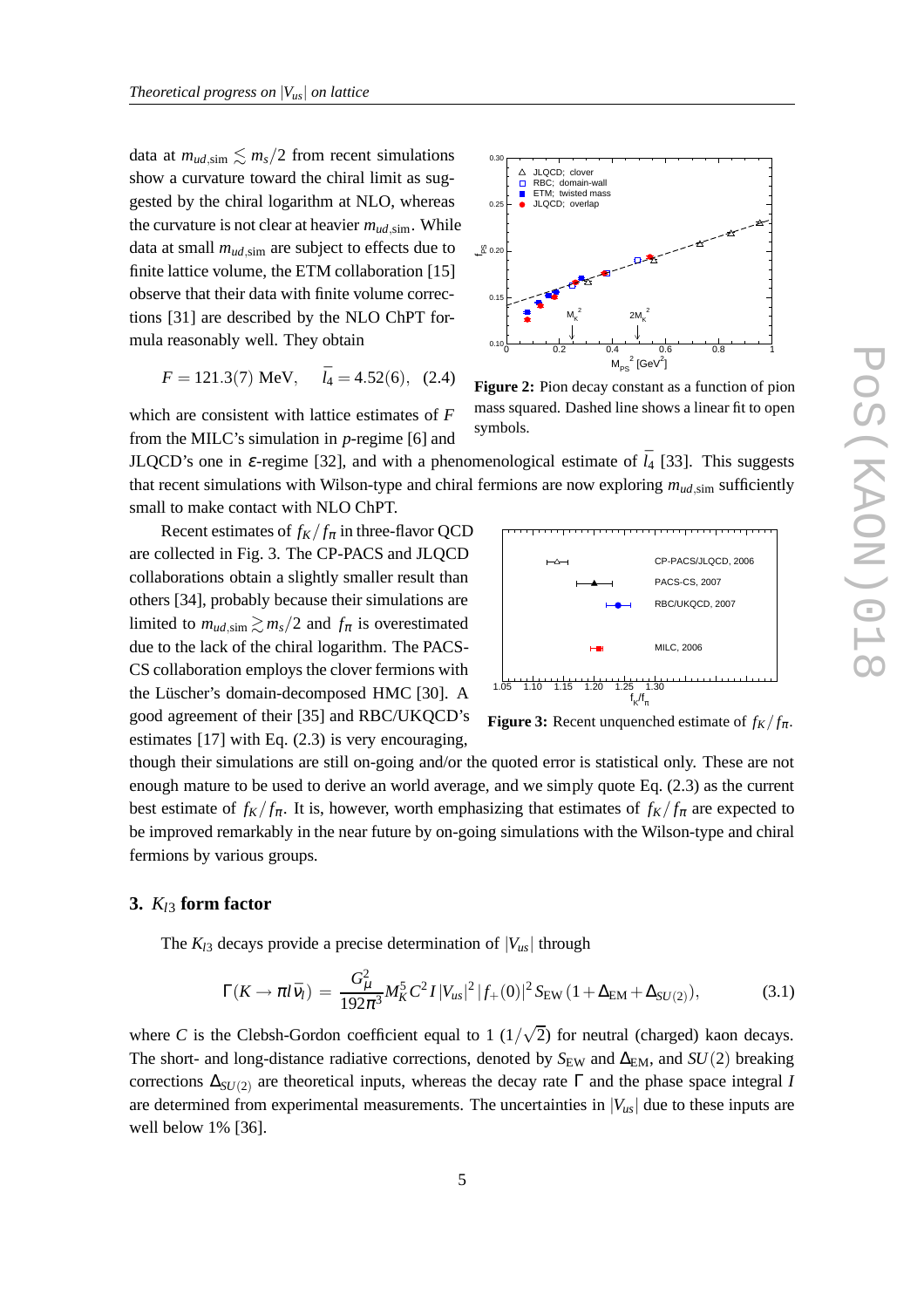|                          | N | quark action             | $a$ [fm] | $L[$ fm] | $M_{PS}$ [MeV] |
|--------------------------|---|--------------------------|----------|----------|----------------|
| $JLQCD$ [41]             |   | clover                   | 0.09     | 1.8      | $\gtrsim 600$  |
| <b>RBC</b> [42]          |   | domain-wall              | 0.12     |          | $\gtrsim 490$  |
| Fermilab/MILC/HPQCD [43] |   | AsqTad $(d=clover)$ 0.12 |          | 2.5      | $\gtrsim$ 500  |
| RBC/UKQCD [44]           |   | domain-wall              | 0.12     | 1.9.2.9  | $\geq 300$     |

**Table 1:** Simulation parameters in unquenched lattice calculations of  $f<sub>+</sub>(0)$ . The clover fermions are used for valence down quarks in Ref.[43].

The dominant uncertainty of the present estimate of  $|V_{\mu s}|$  therefore arises from theoretical determination of the normalization of the vector form factor  $f_{+}(0)$  defined from the  $K \to \pi$  matrix element  $\langle \pi(p')|\bar{s}\gamma_\mu u|K(p)\rangle = (p+p')_\mu f_+(q^2) + (p-p')_\mu f_-(q^2)$ , where  $q^2 = (p-p')^2$ . The leading correction [37] in the chiral expansion

$$
f_{+}(0) = 1 + f_{2} + f_{4} + O(p^{6})
$$
\n(3.2)

is practically free of uncertainties  $(f_2 = -0.023)$ , because any poorly known LECs do not appear in  $f_2$  thanks to the Ademollo-Gatto theorem [38].

However, the higher order correction  $f_4$  contains LECs in the chiral Lagrangian both at  $O(p^4)$ and  $O(p^6)$ . A phenomenological estimate  $f_4 = -0.016(8)$  based on the quark model was obtained by Leutwyler and Roos (LR) [39], and has been used in previous determinations of  $|V_{\mu s}|$ . There has been remarkable progress in studies based on ChPT, where the evaluation of the tree-level contribution with LECs in the  $O(p^6)$  Lagrangian is the most crucial issue [40]. Recent estimates ranging from  $f_4 = -0.007(9)$  to  $+0.007(12)$  are slightly larger than the LR estimate due to a (partial) cancellation between loop and tree-level contributions.

Lattice QCD can provide a *non-perturbative* determination of  $f_{+}(0)$ , namely  $f_4$  *and* higher order contributions. Unquenched calculations performed so far are listed in Table 1. These studies basically follow the strategy proposed in the first calculation in quenched QCD [45], which is outlined below.

The first step is to calculate the scalar form factor  $f_0 = f_+ + (q^2/(M_K^2 - M_\pi^2)) f_-$  from three point functions, e.g.

$$
C_{\mu}^{K\pi}(t,t',t'') = \langle O_{\pi}(t'')|V_{\mu}(t')|O_{K}(t)^{\dagger}\rangle, (3.3)
$$



**Figure 4:** Double ratio Eq. (3.4) as a function of *t* ′ with fixed  $t = 4$  and  $t'' = 28$ . Data are from Ref.[42].

where  $O_{\pi(K)}(t)$  is the interpolation operator for pion (kaon) and  $V_\mu(t)$  is the vector current at the timeslice *t*. With sufficiently large temporal separations  $t''-t'$  and  $t'-t$ ,  $C_{\mu}^{\pi K}(t,t',t'')$  is dominated by the ground state contribution, which is the matrix element  $\langle \pi | V_\mu | K \rangle$  times unnecessary factors, such as the damping factor  $e^{-M_K(t'-t)}$ . These factors are canceled in the so-called double ratio [46]. For instance, a double ratio

$$
\frac{C_4^{K\pi}(t,t',t'')C_4^{\pi K}(t,t',t'')}{C_4^{K\pi}(t,t',t'')C_4^{\pi\pi}(t,t',t'')} \to \frac{(M_K+M_\pi)^2}{4M_KM_\pi}|f_0(q_{\text{max}})|^2
$$
\n(3.4)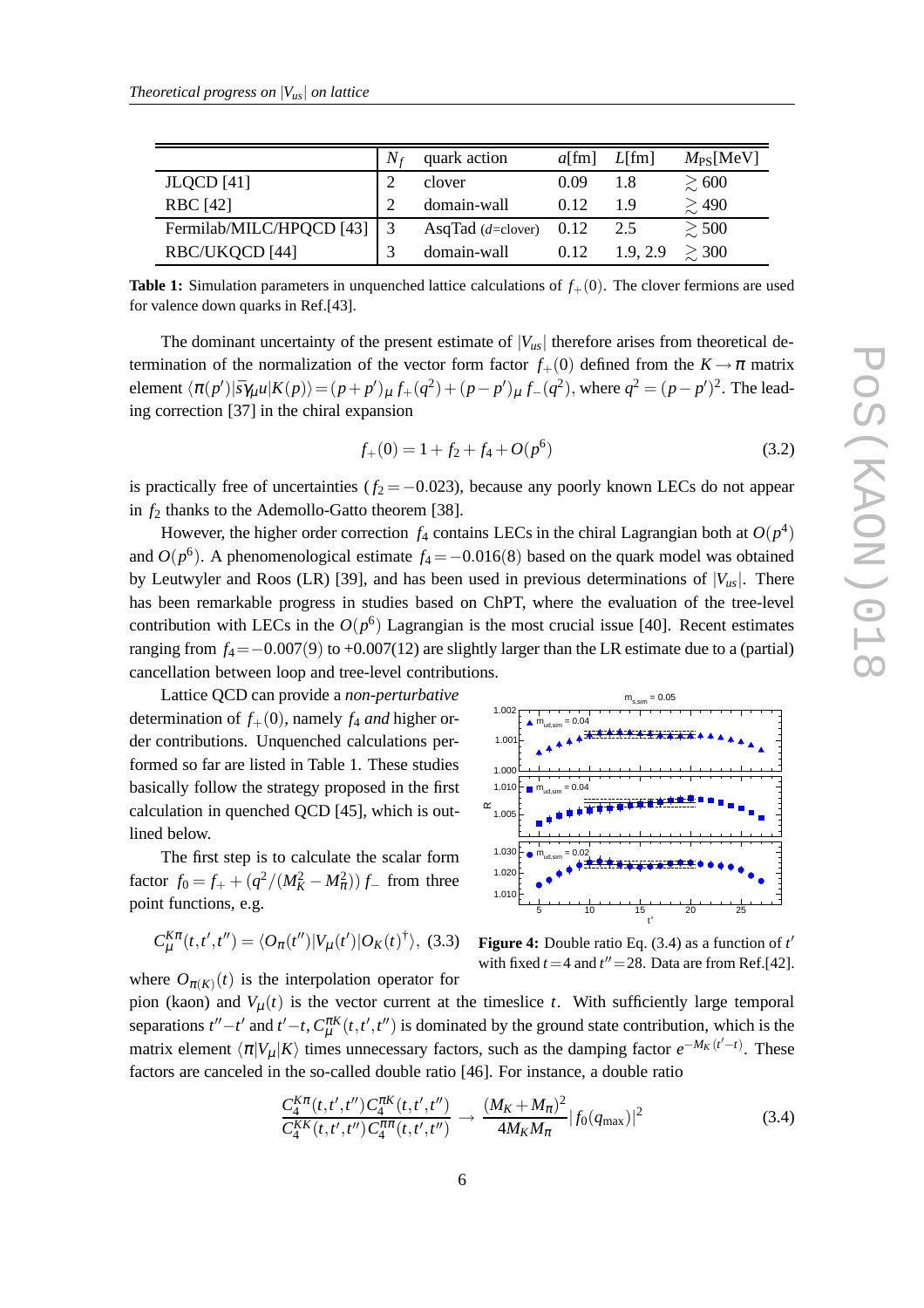can be determined precisely as shown in Fig. 4, and it gives  $f_0$  at  $q_{\text{max}}^2 = (M_K - M_\pi)^2$  with an accuracy well below 1%. We can calculate  $f_0$  at  $q^2 \neq q_{\text{max}}^2$  from different double ratios proposed in Refs. [45, 41, 42], which however involve three-point functions with nonzero meson momenta and hence are much noisier than the ratio Eq. (3.4).

Then, we interpolate  $f_0$  to  $q^2 = 0$ . The  $q^2$ dependence is parametrized using the monopole ansatz  $f_0(q^2) = f_0(0)/(1 - \lambda_0 q^2)$  or polynomial forms up to quadratic order  $f_0(q^2) = f_0(0) + \lambda_0 q^2 +$  $\lambda'_0 q^4$ . These forms are also employed in analyses of experimental data. It turns out that the choice of the interpolation form does not cause a large uncertainty in the unquenched studies, since an accurate estimate of  $f_0(q_{\text{max}}^2)$  is available near the interpolation point  $q^2$  = 0. It is also encouraging to observe in Fig. 5 that  $\lambda_0$  from lattice studies shows a reasonable agreement with experimental measurements [36].

Finally,  $f_+(0) = f_0(0)$  is extrapolated to the physical quark masses *mud* and *m<sup>s</sup>* . In all unquenched calculations, a ratio motivated by the Ademollo-Gatto theorem

$$
R = \frac{f_+(0) - 1 - f_2}{(M_K^2 - M_\pi^2)^2}
$$
 (3.5)

can be fitted to a rather simple polynomial form

$$
R = c_0 + c_1 \left( M_K^2 + M_\pi^2 \right). \tag{3.6}
$$

It is possible that, since most simulations are limited to heavy quark masses  $m_{ud,sim} \gtrsim m_s/2$ , the in this region and are well approximated by the analytic terms.



**Figure 5:** Lattice estimates of slope  $\lambda_0$  [45, 41, 42, 44] together with experimental values [47].



**Figure 6:** Vector from factor as a function of  $m_{ud,sim}$ . The solid line shows a fit curve Eq. (3.6). NNLO (and higher order) chiral logs vary smoothly <sup>The NLO</sup> term  $f_2$  is subtracted in the dashed line; namely the difference between two lines shows *f*2.

In order to get an idea about how small  $m_{ud,sim}$  is needed to see the chiral logs in  $f_+(0)$  clearly, data from the RBC/UKQCD's study is plotted as a function of  $m_{ud,sim}$  in Fig. 6. The NLO chiral log  $f_2$  rapidly increases at  $m_{ud,sim} \lesssim m_s/2$ . This suggests that precise lattice data in this region are essential for a reliable chiral extrapolation compatible with the existence of the chiral logs.

We note that the error of  $f_{+}(0)$  may rapidly increase with decreasing  $m_{ud,sim}$ , because of longer auto-correlations of gauge configurations and larger  $q_{\text{max}}^2$  for the  $q^2$  interpolation of  $f_0(q^2)$ . In future studies at small  $m_{ud,sim}$ , therefore, it is advisable to employ improved measurement methods, such as the all-to-all quark propagators to improve the accuracy of  $f_0(q^2)$  [48]. The twisted boundary condition, which enables us to explore *q* <sup>2</sup>∼0 [49], and a model independent parametrization of the  $q^2$  dependence of  $f_0$  [50] are useful to reduce systematic uncertainties due to the  $q^2$  interpolation.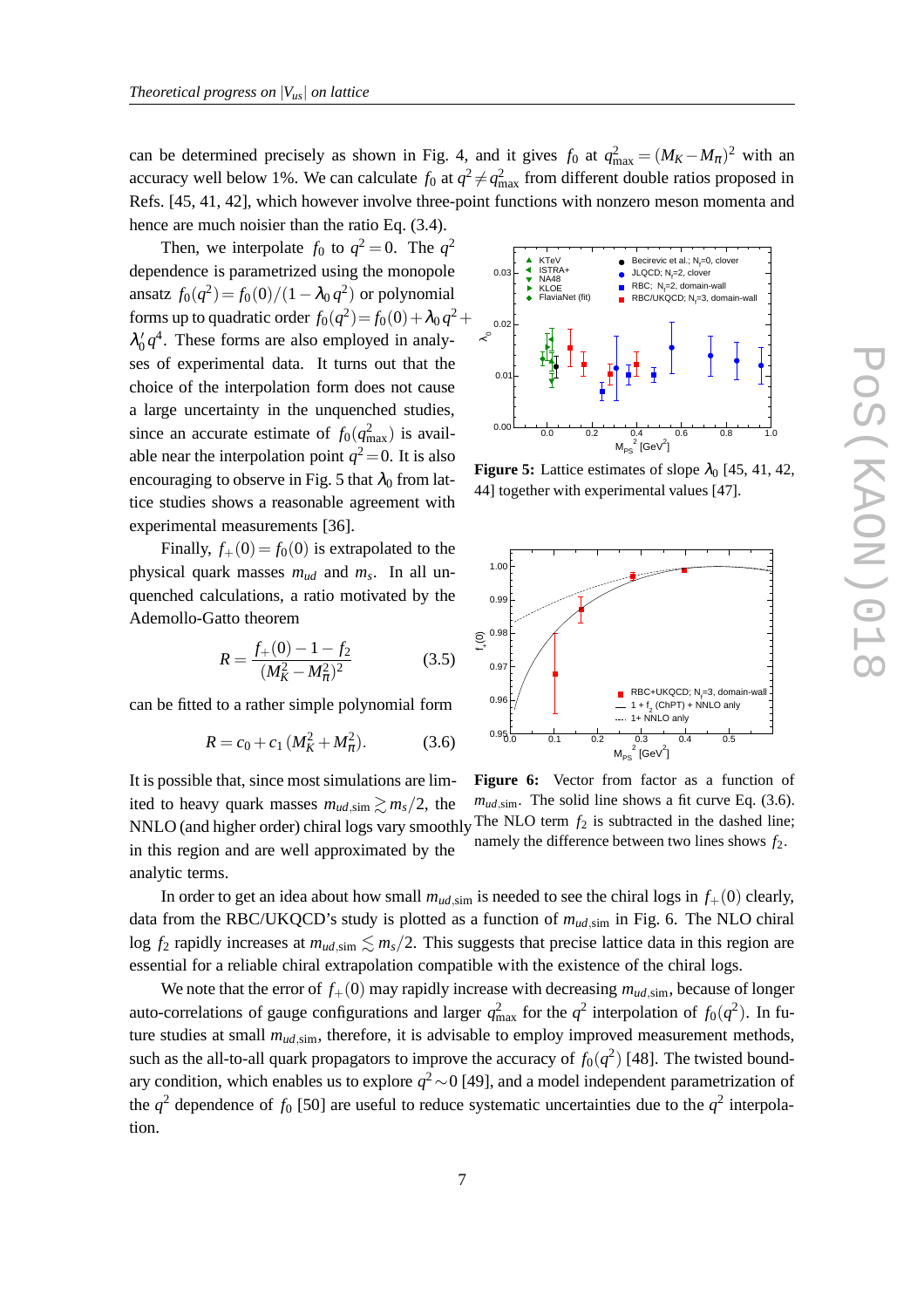Figure 7 shows recent lattice estimates of  $f_{+}(0)$ . The RBC/UKQCD collaboration confirms that finite volume corrections at  $L \sim 2$  fm are small down to  $m_{ud,sim} \approx m_s/4$ . This observation is encouraging since other unquenched studies are conducted with similar or larger lattice sizes. The nice consistency among lattice results may suggest that discretization and quenching errors are not large.

All lattice results are in good agreement with the LR value. We note that, however, estimates from ChPT are slightly higher due to the NNLO loop contributions. Therefore, the agreement between lattice and the LR value has to be examined carefully by precise lattice calculations at  $m_{ud,sim} \lesssim m_s/2$ , where chiral logs are expected to be seen clearly as discussed above.

#### ວ(pົງ ChPT-bas 0.94 0.96 0.98 1.00  $f(0)$ lattice Leutwyler-Roos, 1984 Bijnens-Talavera, 2003 Jamin-Oller-Pich, 2004 Cirigliano-Neufeld-Pichl, 2004 Cirigliano et al., 2005 Becirevic et al., 2005 JLQCD, 2005 RBC, 2006 MILC, 2005 RBC/UKQCD, 2007  $N_f = 0$  $N_f = 2$  $N_f = 3$

#### **4. Conclusions**

From the MILC's estimate of  $f_K/f_\pi$  and the  $K_{\mu2}/\pi_{\mu2}$  decay rates, we obtain  $|V_{\mu s}| = 0.2226$  $(+26/-15)$ . The preliminary result of  $f_+(0)$ =

**Figure 7:** Vector form factor  $f_{+}(0)$  from phenomenological model (top panel), ChPT (middle panel) and lattice QCD (bottom panel).

0.9609(51) from the RBC/UKQCD's study and  $|V_{us} f_+(0)| = 0.21673(46)$  from the FlaviaNet working group [36] lead to  $|V_{\mu s}| = 0.2255(13)$  which is consistent with the value quoted earlier. The latter estimate needs, however, further studies to increase the reliability of the chiral extrapolation of  $f_+(0)$ .

For both  $f_K/f_\pi$  and  $f_+(0)$ , we observe that precise data at sufficiently small *ud* quark masses, typically  $m_{ud,sim} \leq m_s/2$ , are needed for a reliable chiral extrapolation. Thanks to recent algorithmic improvements, several groups have already started large-scale simulations in this region of *mud*,sim with different fermion discretizations. While their results are premature to be taken into account in the above estimates of  $|V_{\mu s}|$ , lattice estimates of  $f_K/f_\pi$  and  $K_{l3}$  form factors are expected to be remarkably improved by these studies in the *near* future [51].

#### **5. Acknowledgments**

I thank S. Hashimoto, A. Jüttner and J. Noaki for helpful correspondence. This work is supported by the Grant-in-Aid of the Ministry of Education, Culture, Sports, Science and Technology of Japan (No. 17740171).

#### **References**

- [1] S. Gottlieb, Nucl. Phys. B (Proc.Suppl.) **106 107**, 189 (2002).
- [2] C. Aubin *et al*. (MILC collaboration), Nucl. Phys. B (Proc. Suppl.) **129 130**, 227 (2004).
- [3] C. Bernard *et al.* (MILC collaboration), Phys. Rev. D **64**, 054506 (2001); C. Aubin *et al*. (MILC collaboration), *ibid.* D **70**, 094505 (2004); *ibid.* D **70**, 114501 (2004).
- [4] W.J. Marciano, Phys. Rev. Lett. **93**, 231803 (2004).
- [5] C. Bernard *et al.* (MILC collaboration), PoS **Lattice 2006**, 163 (2006).
- [6] C. Bernard *et al.* (MILC collaboration), arXiv:hep-lat/0611024.